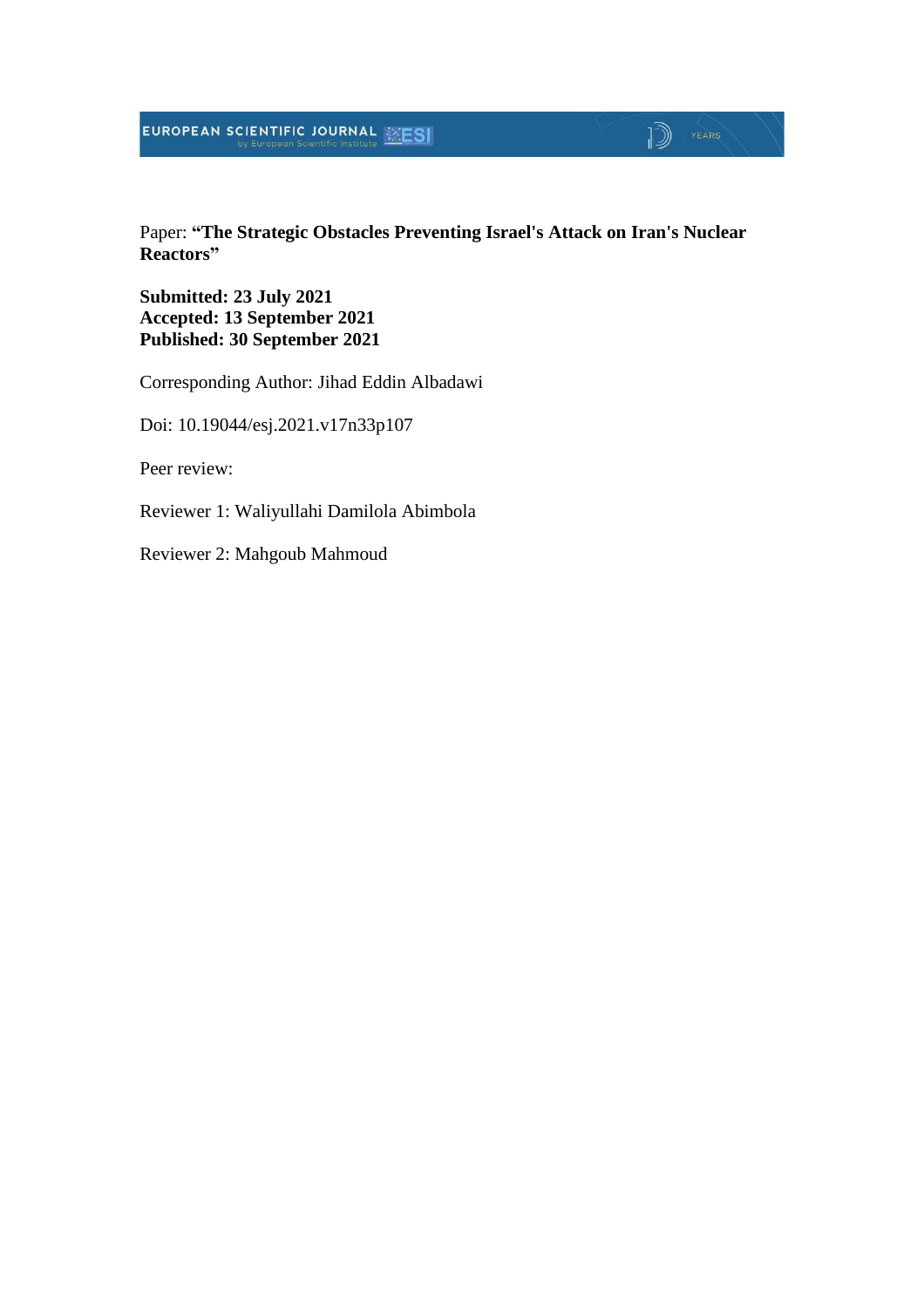# **ESJ** *Manuscript Evaluation Form 2021*

This form is designed to summarize the manuscript peer review that you have completed and to ensure that you have considered all appropriate criteria in your review. Your review should provide a clear statement, to the authors and editors, of the modifications necessary before the paper can be published or the specific reasons for rejection.

Please respond within the appointed time so that we can give the authors timely responses and feedback.

NOTE: ESJ promotes peer review procedure based on scientific validity and technical quality of the paper (not perceived the impact). You are also not required to do proofreading of the paper. It could be recommended as part of the revision.

*ESJ editorial office would like to express its special gratitude for your time and efforts. Our editorial team is a substantial reason that stands ESJ out from the crowd!*

| Reviewer Name: Waliyullahi Damilola<br>ABIMBOLA.                                                                                        |                                                |  |  |
|-----------------------------------------------------------------------------------------------------------------------------------------|------------------------------------------------|--|--|
| University/Country: Olabisi Onabanjo University, Ago IWOYE, Nigeria.                                                                    |                                                |  |  |
| Date Manuscript Received: 21/08/2021                                                                                                    | Report Submitted:<br>Date Review<br>23/08/2021 |  |  |
| Manuscript Title: The 'Israeli'' Strategic Risks of Launching attacks (Under the<br>Begin Doctrine) Against the IRANIAN Nuclear Threat. |                                                |  |  |
| <b>ESJ Manuscript Number: 0816</b>                                                                                                      |                                                |  |  |
| You agree your name is revealed to the author of the paper:                                                                             | Yes                                            |  |  |
| You approve, your name as a reviewer of this paper, is available in the "review history" of the<br>paper: Yes                           |                                                |  |  |

You approve, this review report is available in the "review history" of the paper: Yes

## **Evaluation Criteria:**

**Please give each evaluation item a numeric rating on a 5-point scale, along with a thorough explanation for each point rating.**

| <i><b>Ouestions</b></i>                                                    | <b>Rating Result</b><br>[Poor] $1-5$<br>[Excellent] |
|----------------------------------------------------------------------------|-----------------------------------------------------|
| 1. The title is clear and it is adequate to the content of the<br>article. | 3                                                   |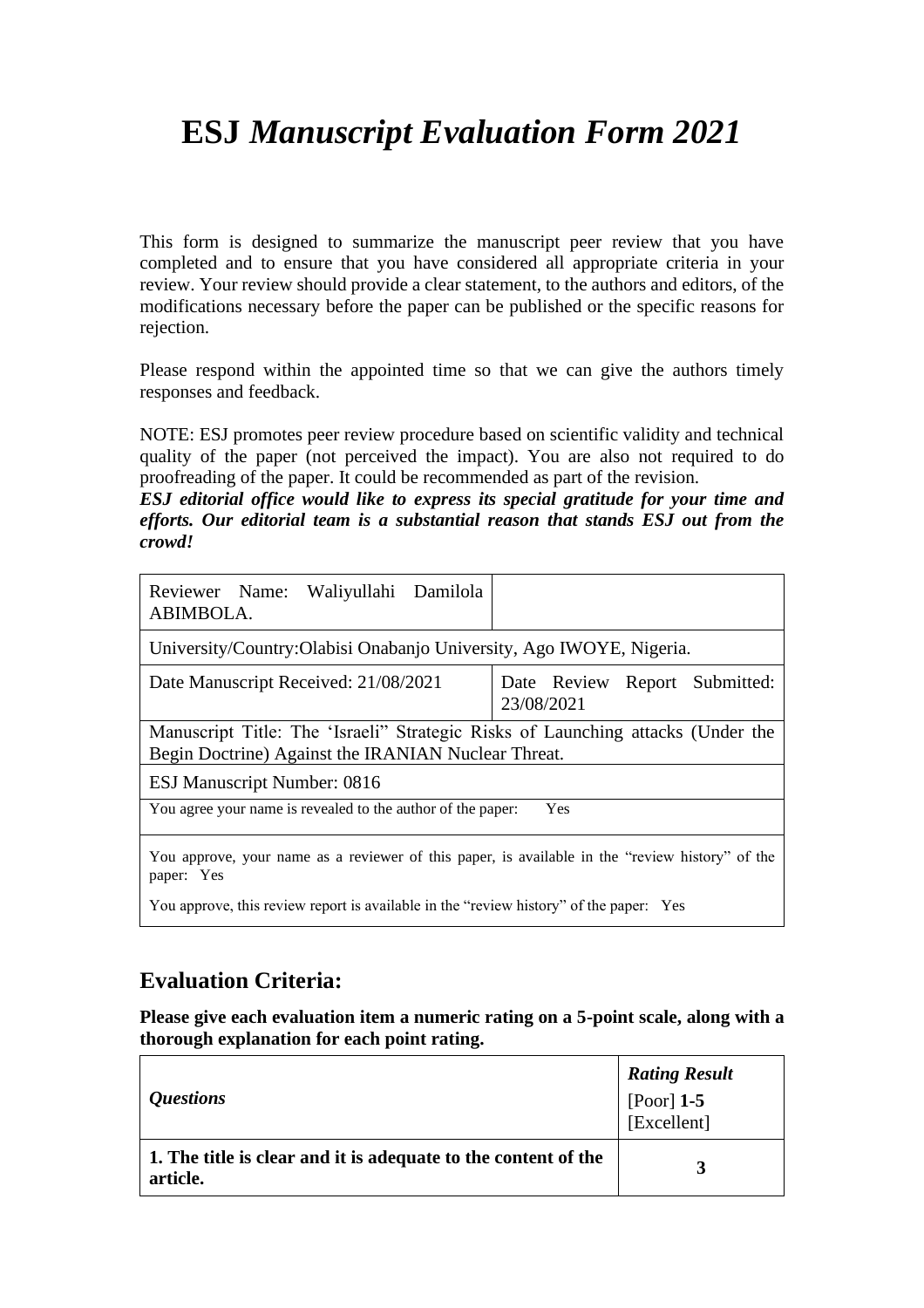| The title is clear enough for the work. However, it is too nebulous. <i>i</i> advise that the<br>title be moderated or streamline. |   |
|------------------------------------------------------------------------------------------------------------------------------------|---|
| 2. The abstract clearly presents objects, methods and<br>results.                                                                  | 5 |
| The abstract clearly presents the objects, methods and the results.                                                                |   |
| 3. There are few grammatical errors and spelling<br>mistakes in this article.                                                      | 5 |
| There are no grammatical errors and spelling mistakes in the article, to the best of<br>my knowledge, at least.                    |   |
| 4. The study methods are explained clearly.                                                                                        | 5 |
| The study methods are thoroughly explained in the work.                                                                            |   |
| 5. The results are clear and do not contain errors.                                                                                | 5 |
| The results are clear enough, and do not contain errors.                                                                           |   |
| 6. The conclusions or summary are accurate and<br>supported by the content.                                                        | 5 |
| The conclusions are in order, and are supported by the content.                                                                    |   |
| 7. The references are comprehensive and appropriate.                                                                               | 5 |
| The references are comprehensive and appropriate. its well arranged and up to<br>date of what transpired.                          |   |

### **Overall Recommendation** (mark an X with your recommendation):

| Accepted, no revision needed               |  |
|--------------------------------------------|--|
| Accepted, minor revision needed            |  |
| Return for major revision and resubmission |  |
| Reject                                     |  |

## **Comments and Suggestions to the Author(s): THIS AUTHOR should please keep his/her work title simple when next he embarks on project of this type.**

**Comments and Suggestions to the Editors Only:**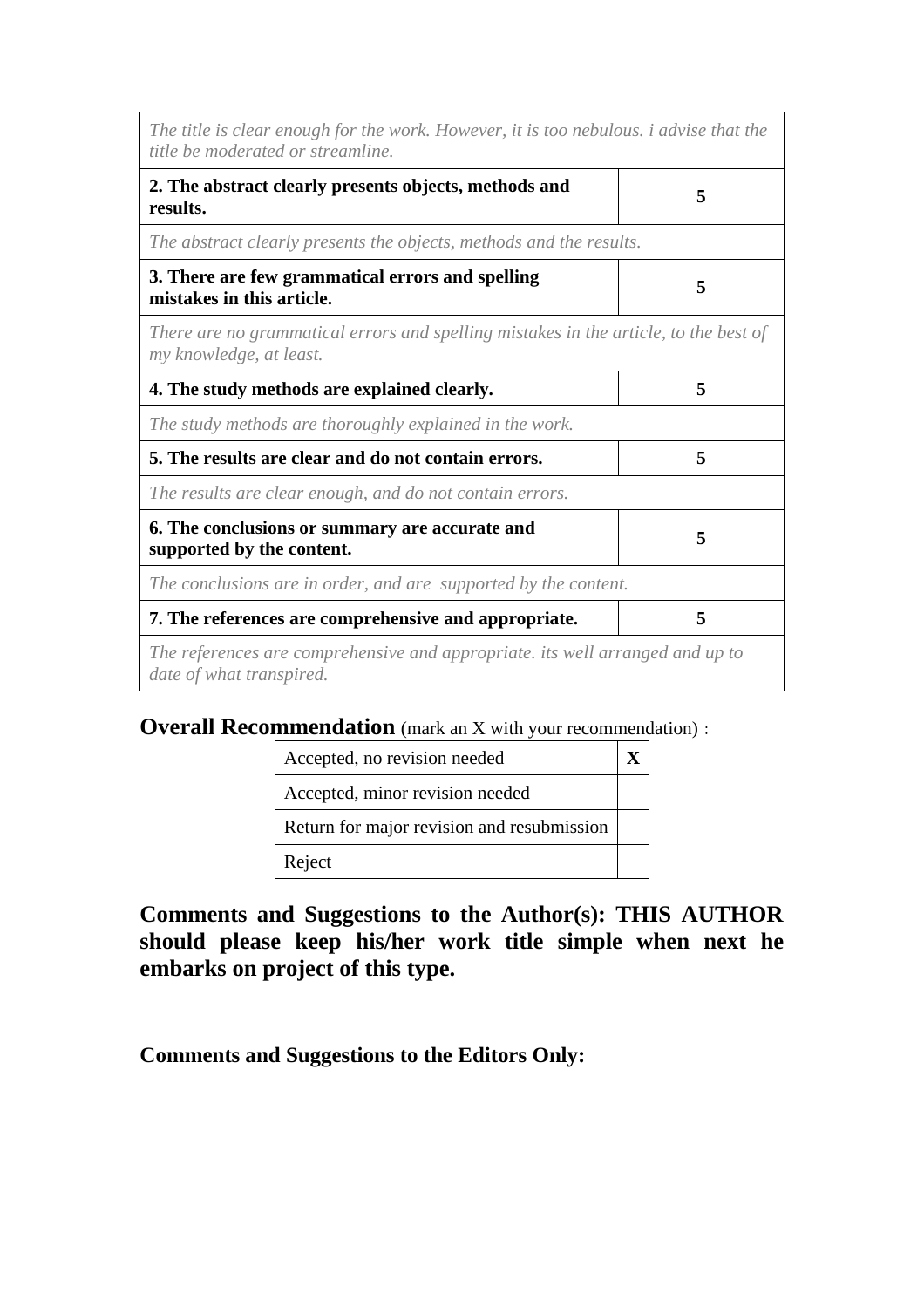# **ESJ** *Manuscript Evaluation Form 2021*

This form is designed to summarize the manuscript peer review that you have completed and to ensure that you have considered all appropriate criteria in your review. Your review should provide a clear statement, to the authors and editors, of the modifications necessary before the paper can be published or the specific reasons for rejection.

Please respond within the appointed time so that we can give the authors timely responses and feedback.

NOTE: ESJ promotes peer review procedure based on scientific validity and technical quality of the paper (not perceived the impact). You are also not required to do proofreading of the paper. It could be recommended as part of the revision.

*ESJ editorial office would like to express its special gratitude for your time and efforts. Our editorial team is a substantial reason that stands ESJ out from the crowd!*

| Review<br>Date<br>09/08.2021                                       | Report                                      | Submitted:                                                                                                                                                                                                                                                                     |
|--------------------------------------------------------------------|---------------------------------------------|--------------------------------------------------------------------------------------------------------------------------------------------------------------------------------------------------------------------------------------------------------------------------------|
|                                                                    |                                             |                                                                                                                                                                                                                                                                                |
|                                                                    |                                             |                                                                                                                                                                                                                                                                                |
|                                                                    |                                             |                                                                                                                                                                                                                                                                                |
| You agree your name is revealed to the author of the paper:<br>Yes |                                             |                                                                                                                                                                                                                                                                                |
|                                                                    | ESJ Manuscript Number: 16.08.2021 (1)[5961] | sity/Country: Tennessee State University, Nashville, Tennessee, USA<br>Manuscript Title: The "Israeli" strategic risks of Launching attacks<br>(under the Begin Doctrine) against the Iranian Nuclear Threat<br><b>Birzeit University-Palestine, MA International Studies.</b> |

You approve, this review report is available in the "review history" of the paper: Yes

### **Evaluation Criteria:**

**Please give each evaluation item a numeric rating on a 5-point scale, along with a thorough explanation for each point rating.**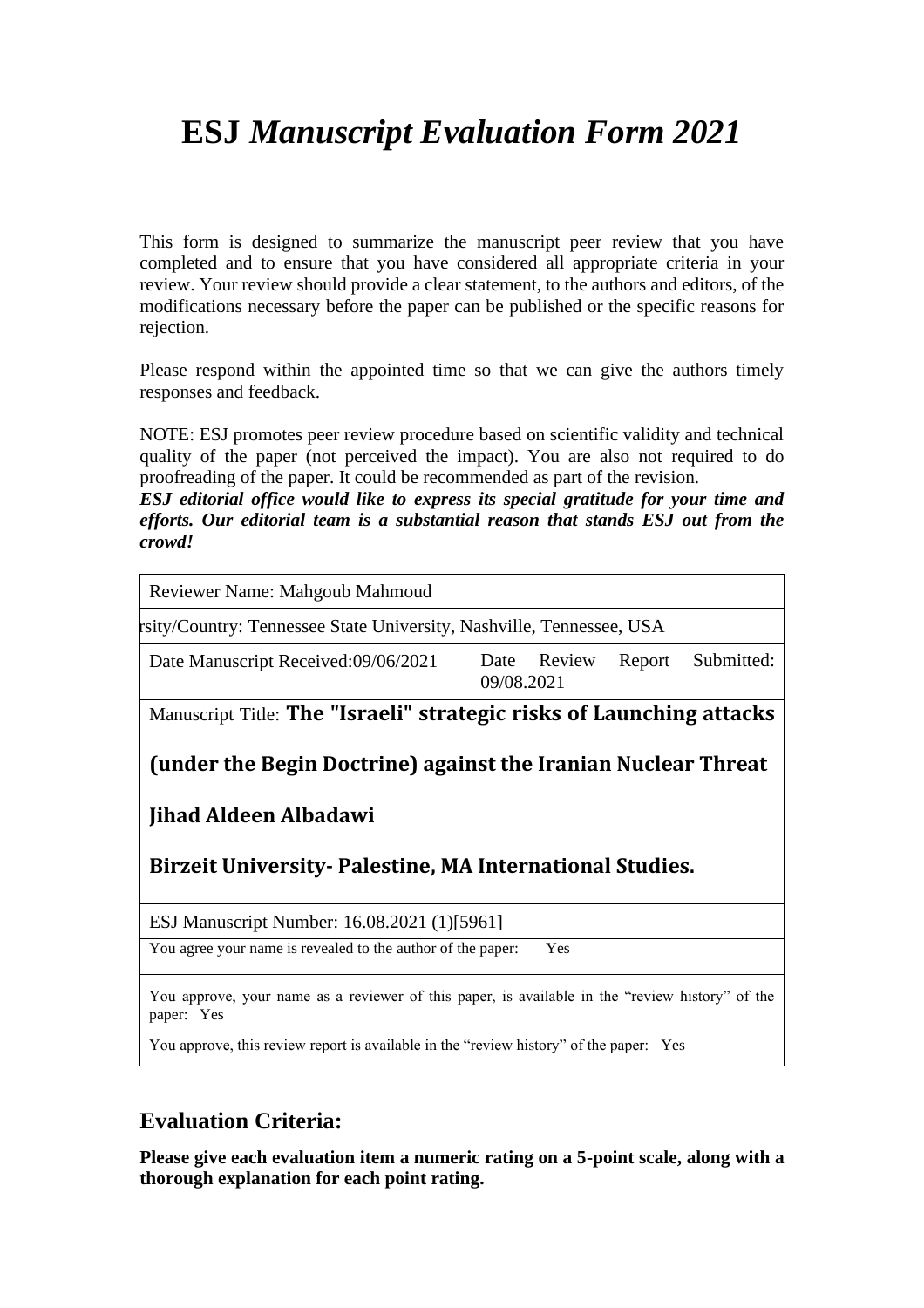| <b>Questions</b>                                                              | <b>Rating Result</b><br>[Poor] $1-5$<br>[Excellent] |
|-------------------------------------------------------------------------------|-----------------------------------------------------|
| 1. The title is clear and it is adequate to the content of the<br>article.    | 4                                                   |
| (Please insert your comments)                                                 |                                                     |
| 2. The abstract clearly presents objects, methods and<br>results.             | 5                                                   |
| (Please insert your comments)                                                 |                                                     |
| 3. There are few grammatical errors and spelling mistakes<br>in this article. | 5                                                   |
| (Please insert your comments)<br>Check a few spelling and grammatical errors. |                                                     |
| 4. The study methods are explained clearly.                                   | 3                                                   |
| (Please insert your comments)                                                 |                                                     |
| 5. The results are clear and do not contain errors.                           | 3                                                   |
| (Please insert your comments)                                                 |                                                     |
| 6. The conclusions or summary are accurate and<br>supported by the content.   | 3                                                   |
| (Please insert your comments)                                                 |                                                     |
| Much documentation and comparisons are needed.                                |                                                     |
| 7. The references are comprehensive and appropriate.                          | 4                                                   |
| (Please insert your comments) Yes.                                            |                                                     |

## **Overall Recommendation** (mark an X with your recommendation):

| Accepted, no revision needed               |  |
|--------------------------------------------|--|
| Accepted, minor revision needed            |  |
| Return for major revision and resubmission |  |
| Reject                                     |  |

## **Comments and Suggestions to the Author(s):**

a. Need to report reactions by evidences to hostility actions by the

Western powers, especially USA, EU, and Russia besides UN and 3rd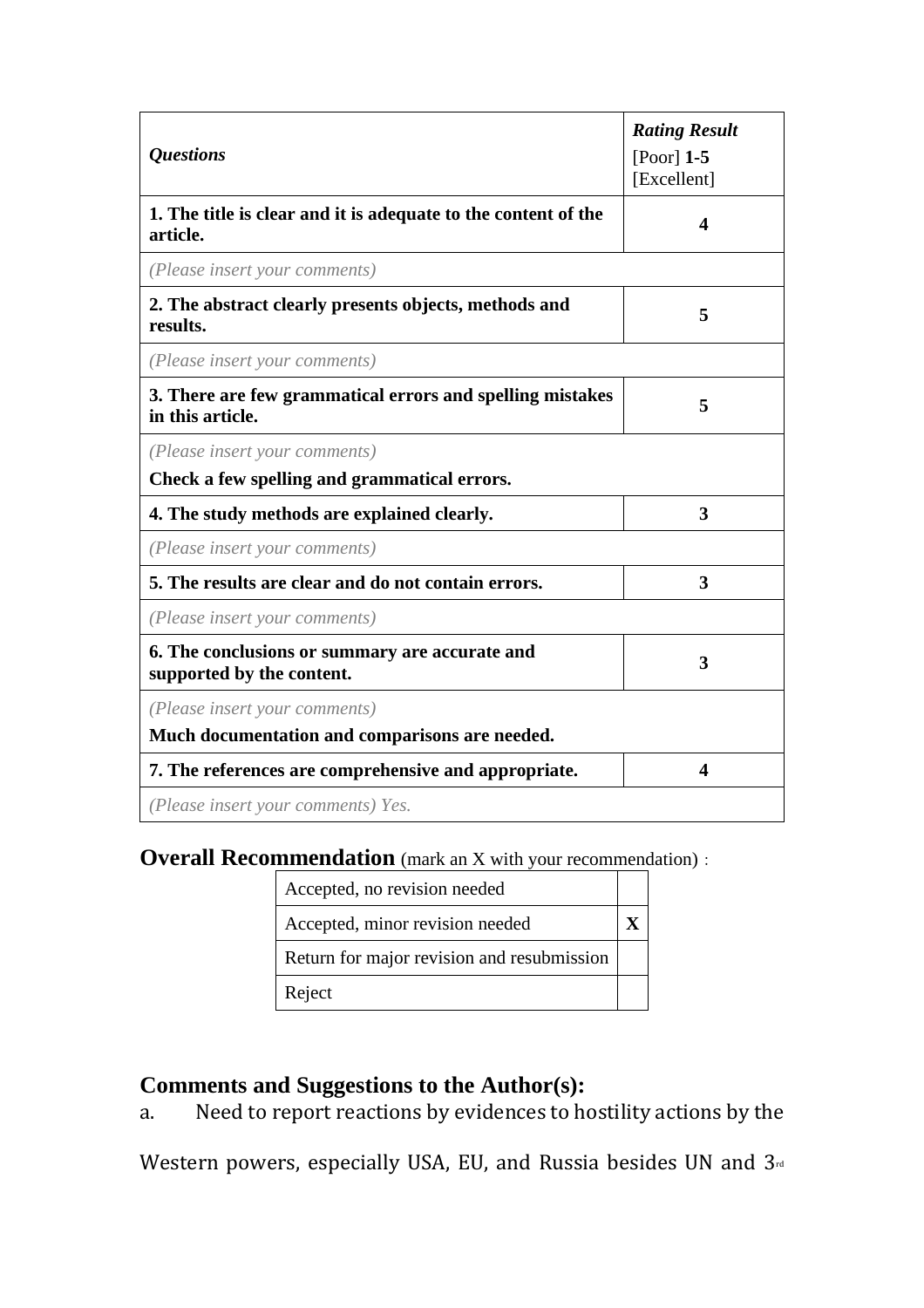WCs. Evidence suggested *subtle* reactions, across anti/pro Israeli/Iran allies, not any emphasis of international law or even UN Charter by the UN Member States.

b. This may be one reason the competing nations tend to strengthen bilateral alliances by power – not indeed legal – relationships, in the first place. It may further explain why the nations in conflict exercise a lot of caution not to fall unto rash, ill-calculated attempts to coerce each other, despite recognizable abilities. Most recently, increased diplomacy came in play by Israeli Prime Minister Netanyahu who successfully normalized valuable relations with Arab and African states that had been strong allies with the PLO against Israeli occupation of Palestinian territories. This USA-fully supported diplomatic and commercial cooperation made it difficult to Iran to guarantee Gulf and/or Arab-African hostility of Israel or automatic PLO, Hizb-Allah, or Hamas support.

c. Thus far, Israeli daring penetration of Iranian intelligence at home meant more possibilities of undermining Iran self-sufficient powers. The USA-Israeli coherent alliance was authoritatively capable of reducing the Iranian movement or attempts to gain enduring friendships in the Middle East, the Gulf, and the Arab and African regions. Israel is a good friend of Egypt, Bahrain, Saudis, ad Emirates